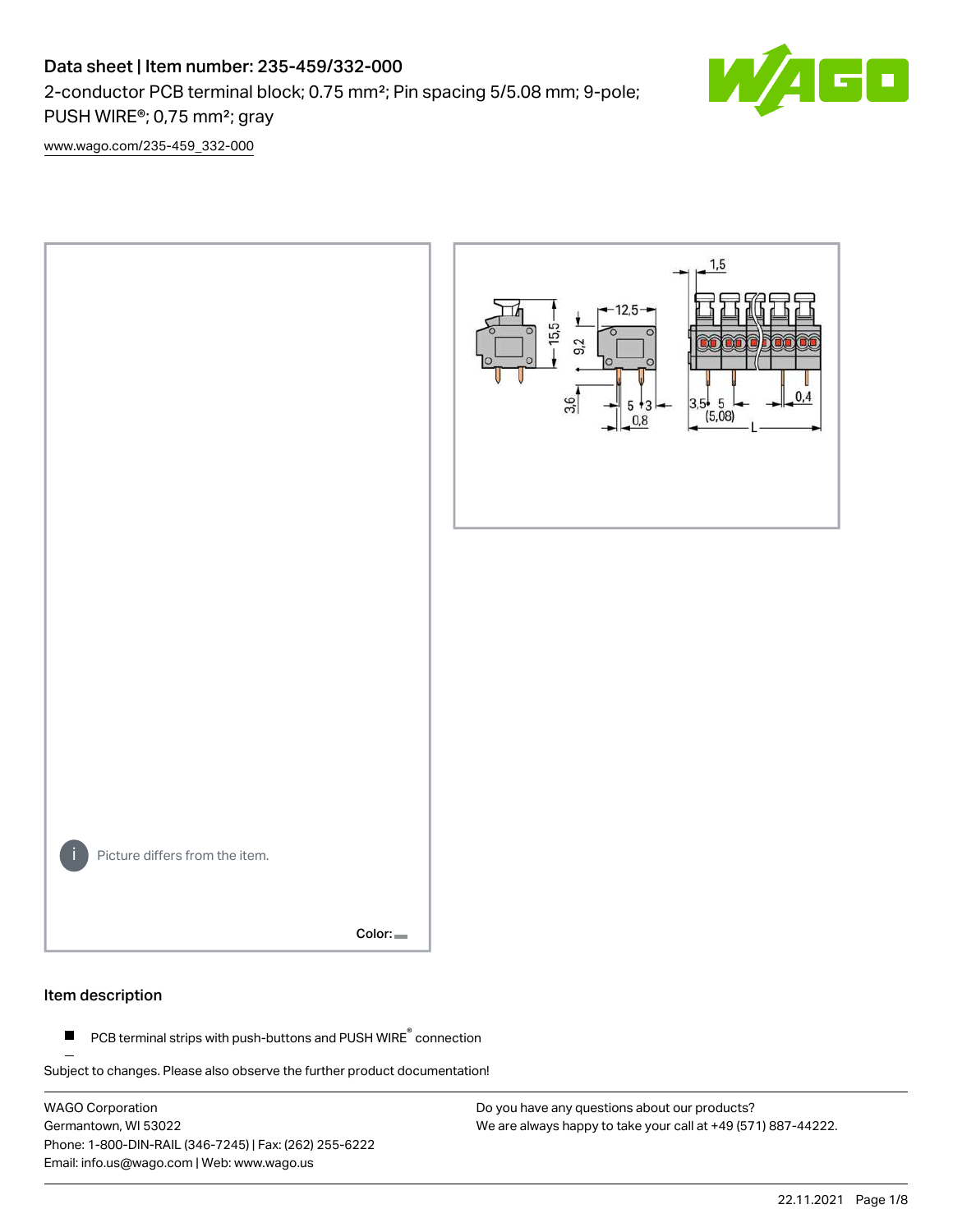

- **Double-wire connection for commoning signals**
- $\blacksquare$ Push-in termination of solid conductors
- Easy conductor removal via push-button  $\blacksquare$
- $\blacksquare$ Set to metric or inch pin spacing by compressing PCB terminal strips or pulling them apart
- $\blacksquare$ Also available with a test slot

#### Data Notes

| Variants: | Other pole numbers                                               |
|-----------|------------------------------------------------------------------|
|           | Other colors                                                     |
|           | Terminal strips with 7.5/7.62 mm and 10/10.16 mm pin spacing     |
|           | Mixed-color PCB connector strips                                 |
|           | Direct marking                                                   |
|           | Other versions (or variants) can be requested from WAGO Sales or |
|           | configured at https://configurator.wago.com/                     |
|           |                                                                  |

### Electrical data

#### IEC Approvals

| Ratings per                 | IEC/EN 60664-1                                                        |
|-----------------------------|-----------------------------------------------------------------------|
| Rated voltage (III / 3)     | 250 V                                                                 |
| Rated surge voltage (III/3) | 4 <sub>k</sub> V                                                      |
| Rated voltage (III/2)       | 320 V                                                                 |
| Rated surge voltage (III/2) | 4 <sub>kV</sub>                                                       |
| Nominal voltage (II/2)      | 630 V                                                                 |
| Rated surge voltage (II/2)  | 4 <sub>k</sub> V                                                      |
| Rated current               | 10A                                                                   |
| Legend (ratings)            | $(III / 2)$ $\triangle$ Overvoltage category III / Pollution degree 2 |

#### UL Approvals

| Approvals per                  | UL 1059 |
|--------------------------------|---------|
| Rated voltage UL (Use Group B) | 300 V   |
| Rated current UL (Use Group B) | 10 A    |
| Rated voltage UL (Use Group D) | 300 V   |
| Rated current UL (Use Group D) | 10 A    |

#### CSA Approvals

Approvals per CSA

Subject to changes. Please also observe the further product documentation!

| WAGO Corporation                                       | Do you have any questions about our products?                 |
|--------------------------------------------------------|---------------------------------------------------------------|
| Germantown, WI 53022                                   | We are always happy to take your call at +49 (571) 887-44222. |
| Phone: 1-800-DIN-RAIL (346-7245)   Fax: (262) 255-6222 |                                                               |
| Email: info.us@wago.com   Web: www.wago.us             |                                                               |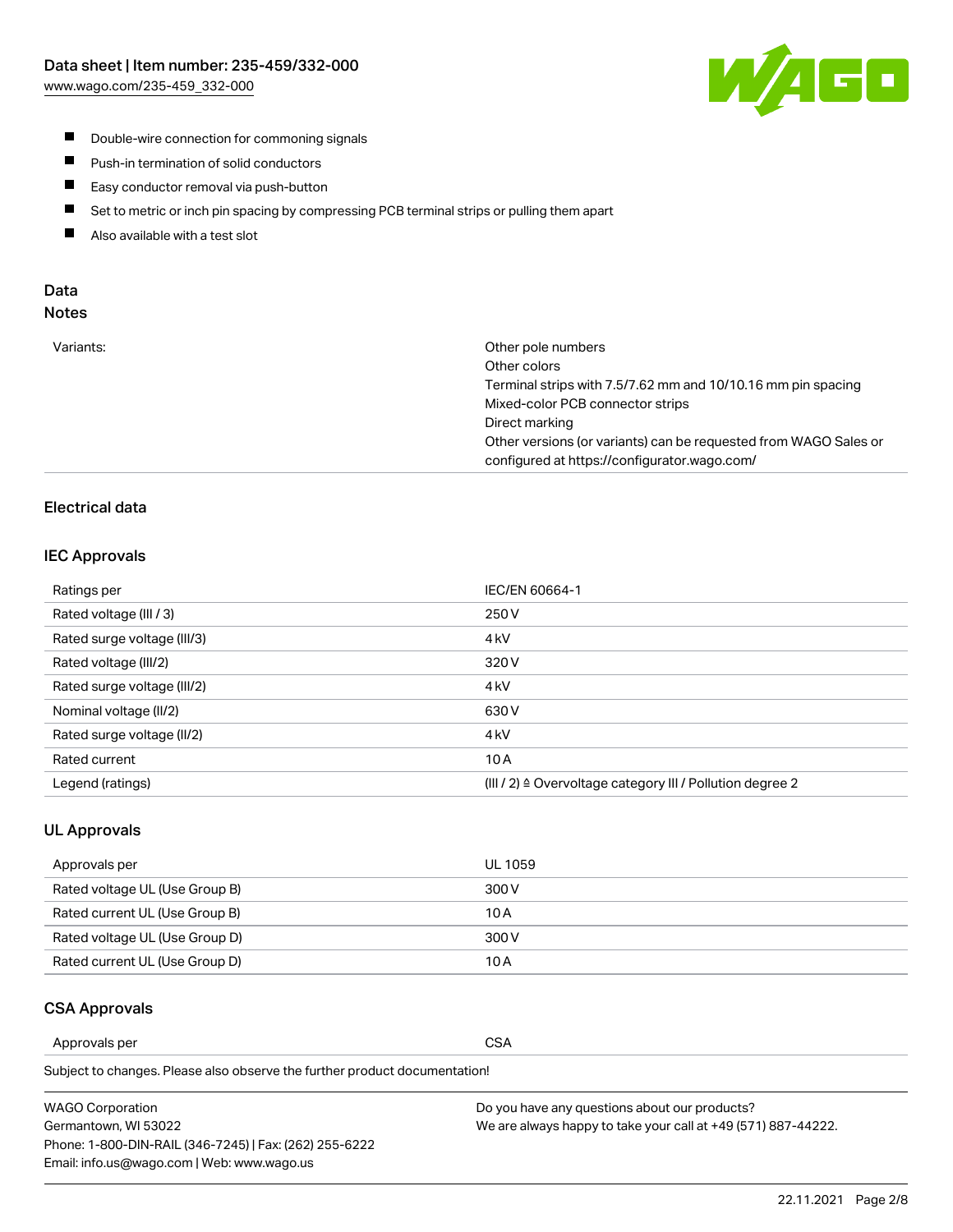[www.wago.com/235-459\\_332-000](http://www.wago.com/235-459_332-000)



| Rated voltage CSA (Use Group B) | 300 V |
|---------------------------------|-------|
| Rated current CSA (Use Group B) |       |

### Connection data

| Total number of connection points | 18 |
|-----------------------------------|----|
| Total number of potentials        |    |
| Number of connection types        |    |
| Number of levels                  |    |

### Connection 1

| Connection technology                 | PUSH WIRE <sup>®</sup>                 |
|---------------------------------------|----------------------------------------|
| Actuation type                        | Push-button                            |
| Solid conductor                       | $0.20.75$ mm <sup>2</sup> / 24  18 AWG |
| Strip length                          | $910$ mm $/0.350.39$ inch              |
| Conductor connection direction to PCB | 0°                                     |
| Number of poles                       | 9                                      |

#### Physical data

| Pin spacing                          | 5/5.08 mm / 0.197/0.2 inch |
|--------------------------------------|----------------------------|
| Width                                | 46.5 mm / 1.831 inch       |
| Height                               | 19.1 mm / 0.752 inch       |
| Height from the surface              | 15.5 mm / 0.61 inch        |
| Depth                                | 12.5 mm / 0.492 inch       |
| Solder pin length                    | 3.6 <sub>mm</sub>          |
| Solder pin dimensions                | $0.8 \times 0.4$ mm        |
| Drilled hole diameter with tolerance | $1^{(+0.1)}$ mm            |

#### PCB contact

| <b>PCB Contact</b>                  | тнт                                      |
|-------------------------------------|------------------------------------------|
| Solder pin arrangement              | over the entire terminal strip (in-line) |
| Number of solder pins per potential |                                          |

#### Material data

| Color          | gray |
|----------------|------|
| Material group |      |

Subject to changes. Please also observe the further product documentation!

| <b>WAGO Corporation</b>                                | Do you have any questions about our products?                 |
|--------------------------------------------------------|---------------------------------------------------------------|
| Germantown, WI 53022                                   | We are always happy to take your call at +49 (571) 887-44222. |
| Phone: 1-800-DIN-RAIL (346-7245)   Fax: (262) 255-6222 |                                                               |
| Email: info.us@wago.com   Web: www.wago.us             |                                                               |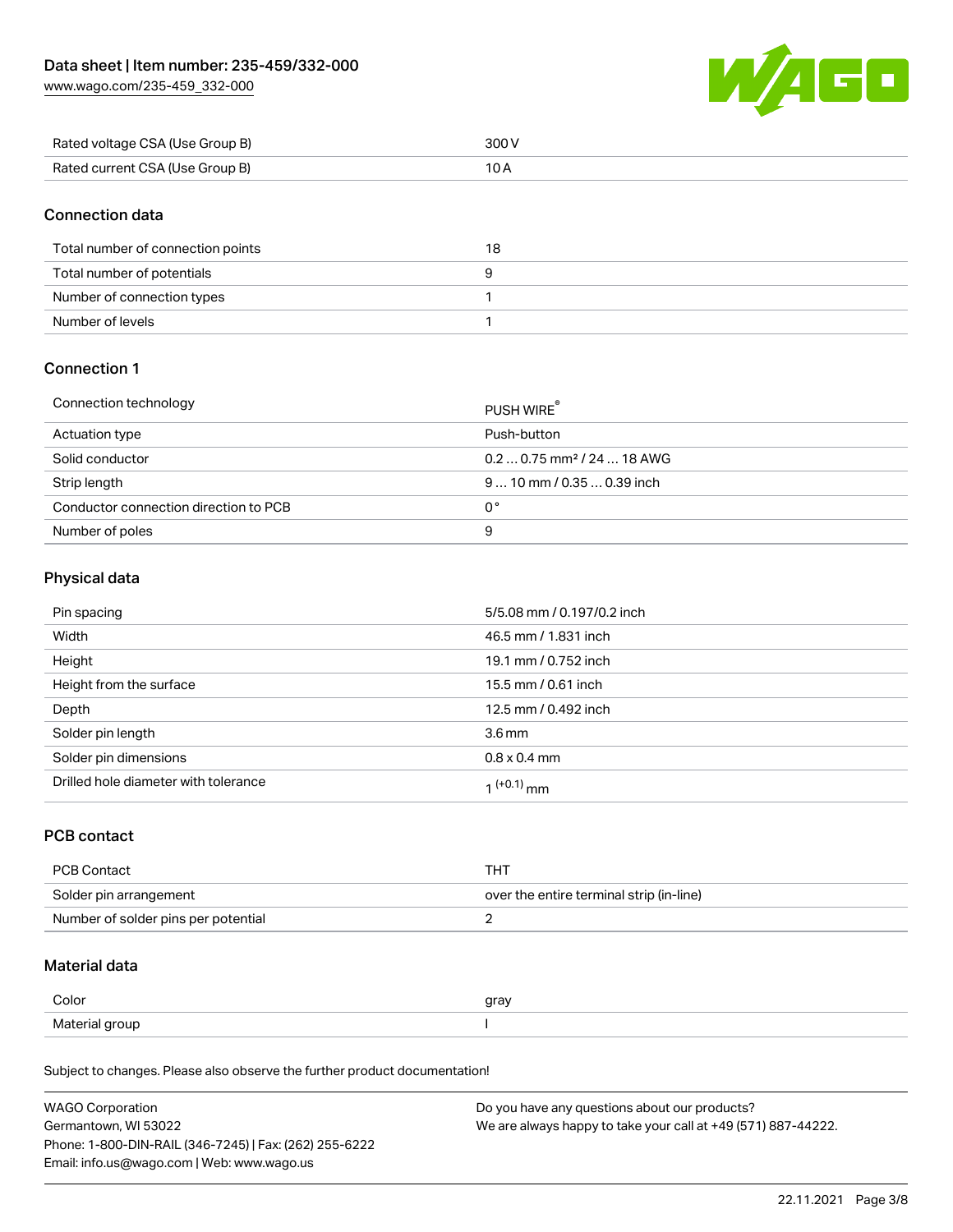[www.wago.com/235-459\\_332-000](http://www.wago.com/235-459_332-000)



| Insulation material         | Polyamide (PA66)                      |
|-----------------------------|---------------------------------------|
| Flammability class per UL94 | V0                                    |
| Clamping spring material    | Chrome nickel spring steel (CrNi)     |
| Contact material            | Electrolytic copper $(E_{\text{Cl}})$ |
| Contact plating             | tin-plated                            |
| Weight                      | 1.1 <sub>g</sub>                      |
|                             |                                       |

#### Environmental requirements

| Limit temperature range<br>. | 105 °C<br>-61<br>$\sim$ $\sim$ $\sim$ $\sim$ $\sim$ $\sim$ |
|------------------------------|------------------------------------------------------------|
|------------------------------|------------------------------------------------------------|

### Commercial data

| Product Group         | 4 (Printed Circuit) |
|-----------------------|---------------------|
| PU (SPU)              | 1 Stück             |
| Packaging type        | box                 |
| Country of origin     | DE                  |
| <b>GTIN</b>           | 4017332260022       |
| Customs tariff number | 85369010000         |

## Approvals / Certificates

#### UL-Approvals

|          |                               |                                 | Certificate |
|----------|-------------------------------|---------------------------------|-------------|
| Logo     | Approval                      | <b>Additional Approval Text</b> | name        |
|          | UL                            | $\overline{\phantom{0}}$        | E45172      |
| Б<br>. . | UL International Germany GmbH |                                 |             |

### Optional accessories

#### Ferrules

| Ferrule |                                                                                                                        |                      |
|---------|------------------------------------------------------------------------------------------------------------------------|----------------------|
|         | Item no.: 216-101<br>Ferrule; Sleeve for 0.5 mm <sup>2</sup> / AWG 22; uninsulated; electro-tin plated; silver-colored | www.wago.com/216-101 |
|         | Item no.: 216-104<br>Ferrule; Sleeve for 1.5 mm <sup>2</sup> / AWG 16; uninsulated; electro-tin plated; silver-colored | www.wago.com/216-104 |
|         | Item no.: 216-106<br>Ferrule; Sleeve for 2.5 mm <sup>2</sup> / AWG 14; uninsulated; electro-tin plated; silver-colored | www.wago.com/216-106 |

Subject to changes. Please also observe the further product documentation!

| <b>WAGO Corporation</b>                                | Do you have any questions about our products?                 |
|--------------------------------------------------------|---------------------------------------------------------------|
| Germantown, WI 53022                                   | We are always happy to take your call at +49 (571) 887-44222. |
| Phone: 1-800-DIN-RAIL (346-7245)   Fax: (262) 255-6222 |                                                               |
| Email: info.us@wago.com   Web: www.wago.us             |                                                               |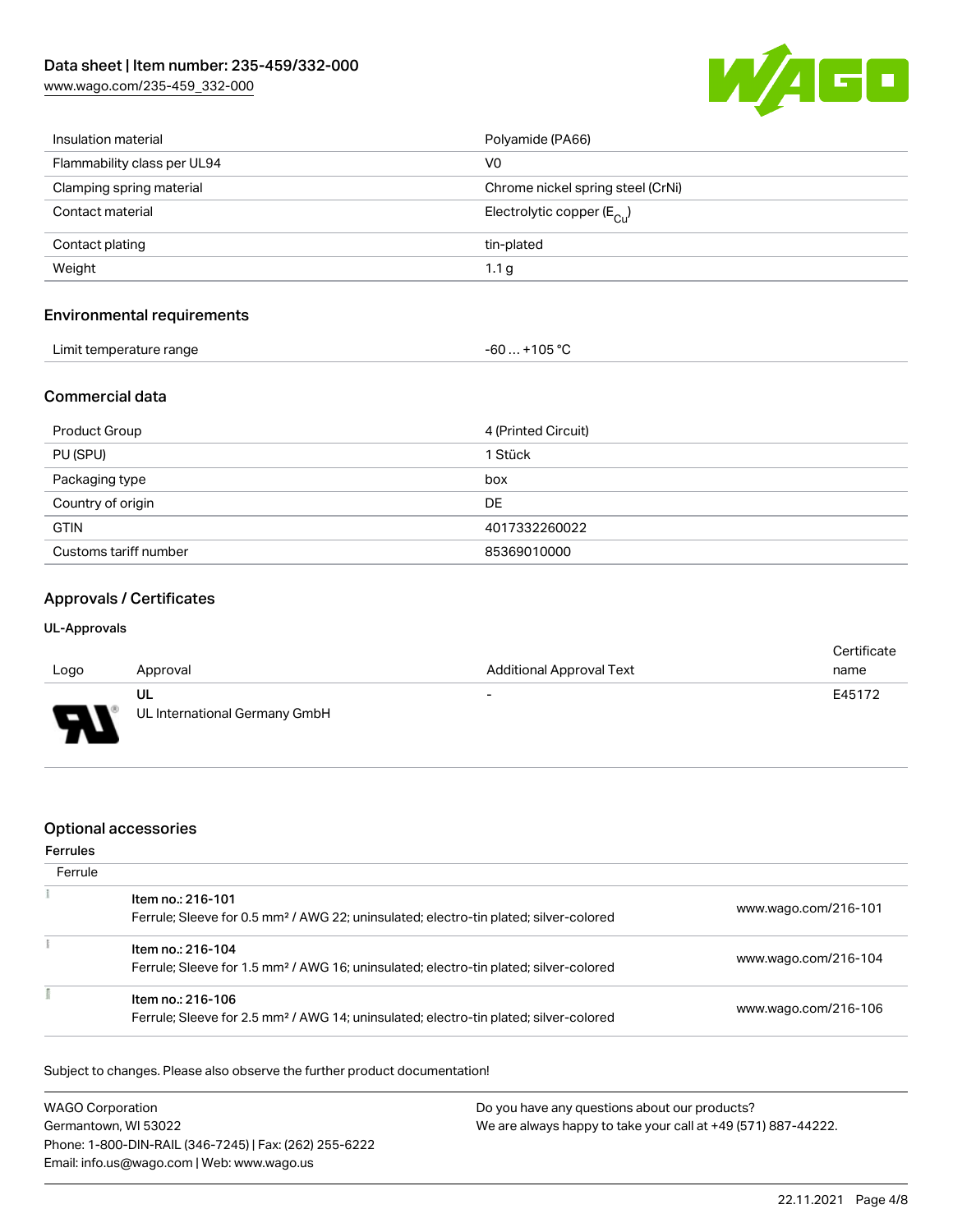### Data sheet | Item number: 235-459/332-000

[www.wago.com/235-459\\_332-000](http://www.wago.com/235-459_332-000)



|    | Item no.: 216-107<br>Ferrule; Sleeve for 4 mm <sup>2</sup> / AWG 12; uninsulated; electro-tin plated                                                                               | www.wago.com/216-107 |
|----|------------------------------------------------------------------------------------------------------------------------------------------------------------------------------------|----------------------|
| I  | Item no.: 216-108<br>Ferrule; Sleeve for 6 mm <sup>2</sup> / AWG 10; uninsulated; electro-tin plated; silver-colored                                                               | www.wago.com/216-108 |
| I  | Item no.: 216-109<br>Ferrule; Sleeve for 10 mm <sup>2</sup> / AWG 8; uninsulated; electro-tin plated                                                                               | www.wago.com/216-109 |
|    | Item no.: 216-102<br>Ferrule; Sleeve for 0.75 mm <sup>2</sup> / AWG 20; uninsulated; electro-tin plated; silver-colored                                                            | www.wago.com/216-102 |
|    | Item no.: 216-103<br>Ferrule; Sleeve for 1 mm <sup>2</sup> / AWG 18; uninsulated; electro-tin plated                                                                               | www.wago.com/216-103 |
| R  | Item no.: 216-110<br>Ferrule; Sleeve for 16 mm <sup>2</sup> / AWG 6; uninsulated; electro-tin plated; metallic brown                                                               | www.wago.com/216-110 |
| ī. | Item no.: 216-123<br>Ferrule; Sleeve for 1 mm <sup>2</sup> / AWG 18; uninsulated; electro-tin plated; silver-colored                                                               | www.wago.com/216-123 |
|    | Item no.: 216-122<br>Ferrule; Sleeve for 0.75 mm <sup>2</sup> / AWG 20; uninsulated; electro-tin plated; silver-colored                                                            | www.wago.com/216-122 |
|    | Item no.: 216-124<br>Ferrule; Sleeve for 1.5 mm <sup>2</sup> / AWG 16; uninsulated; electro-tin plated                                                                             | www.wago.com/216-124 |
|    | Item no.: 216-142<br>Ferrule; Sleeve for 0.75 mm <sup>2</sup> / 18 AWG; uninsulated; electro-tin plated; electrolytic copper; gastight<br>crimped; acc. to DIN 46228, Part 1/08.92 | www.wago.com/216-142 |
|    | Item no.: 216-132<br>Ferrule; Sleeve for 0.34 mm <sup>2</sup> / AWG 24; uninsulated; electro-tin plated                                                                            | www.wago.com/216-132 |
|    | Item no.: 216-121<br>Ferrule; Sleeve for 0.5 mm <sup>2</sup> / AWG 22; uninsulated; electro-tin plated; silver-colored                                                             | www.wago.com/216-121 |
|    | Item no.: 216-143<br>Ferrule; Sleeve for 1 mm <sup>2</sup> / AWG 18; uninsulated; electro-tin plated; electrolytic copper; gastight<br>crimped; acc. to DIN 46228, Part 1/08.92    | www.wago.com/216-143 |
|    | Item no.: 216-131<br>Ferrule; Sleeve for 0.25 mm <sup>2</sup> / AWG 24; uninsulated; electro-tin plated; silver-colored                                                            | www.wago.com/216-131 |
|    | Item no.: 216-141<br>Ferrule; Sleeve for 0.5 mm <sup>2</sup> / 20 AWG; uninsulated; electro-tin plated; electrolytic copper; gastight<br>crimped; acc. to DIN 46228, Part 1/08.92  | www.wago.com/216-141 |
| 3  | Item no.: 216-152<br>Ferrule; Sleeve for 0.34 mm <sup>2</sup> / AWG 24; uninsulated; electro-tin plated                                                                            | www.wago.com/216-152 |
|    | Item no.: 216-203<br>Ferrule; Sleeve for 1 mm <sup>2</sup> / AWG 18; insulated; electro-tin plated; red                                                                            | www.wago.com/216-203 |
| I  | Item no.: 216-206<br>Ferrule; Sleeve for 2.5 mm <sup>2</sup> / AWG 14; insulated; electro-tin plated; blue                                                                         | www.wago.com/216-206 |

WAGO Corporation Germantown, WI 53022 Phone: 1-800-DIN-RAIL (346-7245) | Fax: (262) 255-6222 Email: info.us@wago.com | Web: www.wago.us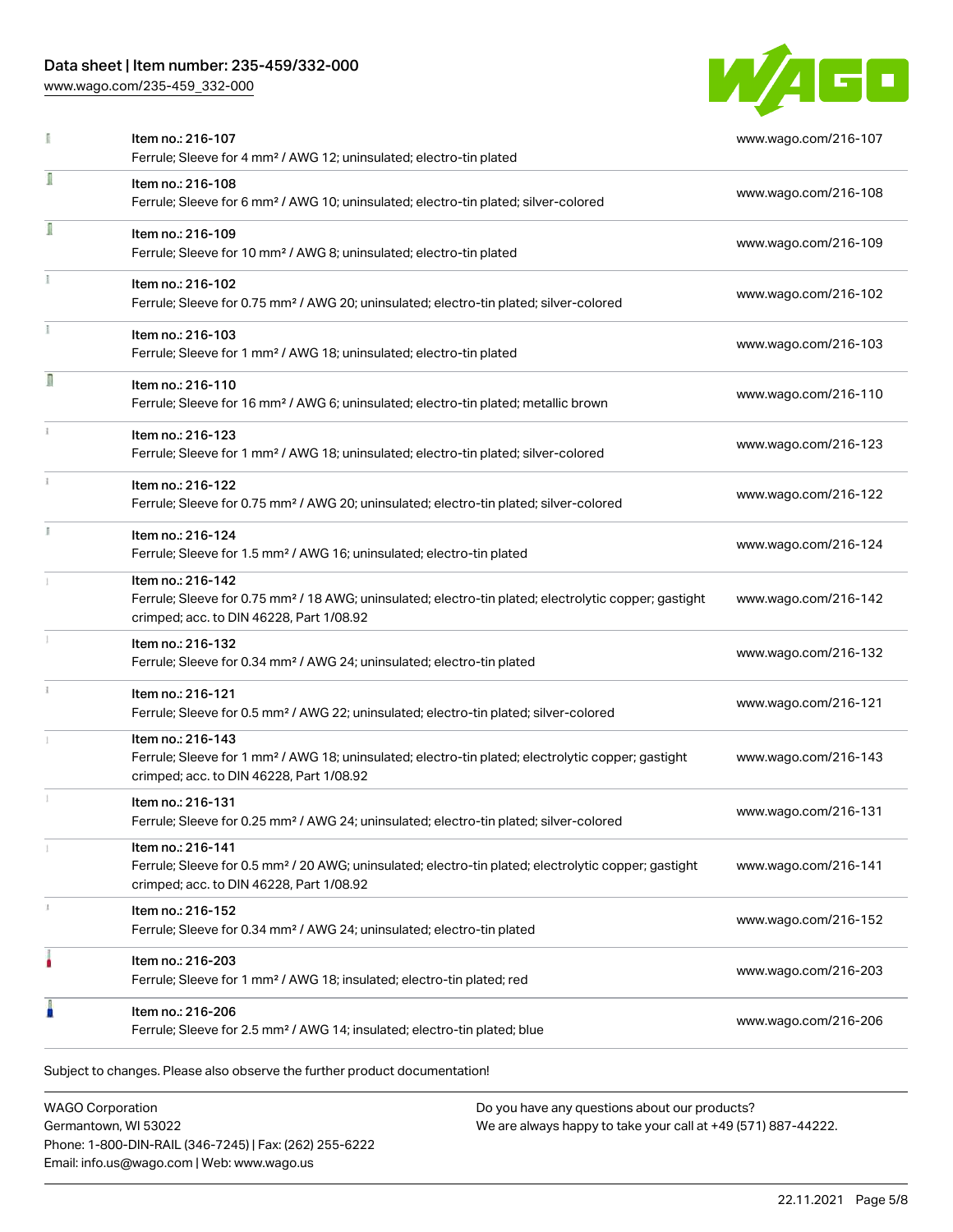### Data sheet | Item number: 235-459/332-000

[www.wago.com/235-459\\_332-000](http://www.wago.com/235-459_332-000)



|   | Item no.: 216-207<br>Ferrule; Sleeve for 4 mm <sup>2</sup> / AWG 12; insulated; electro-tin plated; gray                                                                                                   | www.wago.com/216-207 |
|---|------------------------------------------------------------------------------------------------------------------------------------------------------------------------------------------------------------|----------------------|
|   | Item no.: 216-202<br>Ferrule; Sleeve for 0.75 mm <sup>2</sup> / 18 AWG; insulated; electro-tin plated; gray                                                                                                | www.wago.com/216-202 |
|   | Item no.: 216-151<br>Ferrule; Sleeve for 0.25 mm <sup>2</sup> / AWG 24; uninsulated; electro-tin plated                                                                                                    | www.wago.com/216-151 |
| Â | Item no.: 216-204<br>Ferrule; Sleeve for 1.5 mm <sup>2</sup> / AWG 16; insulated; electro-tin plated; black                                                                                                | www.wago.com/216-204 |
| J | Item no.: 216-209<br>Ferrule; Sleeve for 10 mm <sup>2</sup> / AWG 8; insulated; electro-tin plated; red                                                                                                    | www.wago.com/216-209 |
|   | Item no.: 216-205<br>Ferrule; Sleeve for 2.08 mm <sup>2</sup> / AWG 14; insulated; electro-tin plated; yellow                                                                                              | www.wago.com/216-205 |
|   | Item no.: 216-144<br>Ferrule; Sleeve for 1.5 mm <sup>2</sup> / AWG 16; uninsulated; electro-tin plated; electrolytic copper; gastight<br>crimped; acc. to DIN 46228, Part 1/08.92; silver-colored          | www.wago.com/216-144 |
|   | Item no.: 216-208<br>Ferrule; Sleeve for 6 mm <sup>2</sup> / AWG 10; insulated; electro-tin plated; electrolytic copper; gastight crimped; www.wago.com/216-208<br>acc. to DIN 46228, Part 4/09.90; yellow |                      |
|   | Item no.: 216-201<br>Ferrule; Sleeve for 0.5 mm <sup>2</sup> / 20 AWG; insulated; electro-tin plated; white                                                                                                | www.wago.com/216-201 |
|   | Item no.: 216-223<br>Ferrule; Sleeve for 1 mm <sup>2</sup> / AWG 18; insulated; electro-tin plated; red                                                                                                    | www.wago.com/216-223 |
|   | Item no.: 216-210<br>Ferrule; Sleeve for 16 mm <sup>2</sup> / AWG 6; insulated; electro-tin plated; electrolytic copper; gastight crimped; www.wago.com/216-210<br>acc. to DIN 46228, Part 4/09.90; blue   |                      |
|   | Item no.: 216-241<br>Ferrule; Sleeve for 0.5 mm <sup>2</sup> / 20 AWG; insulated; electro-tin plated; electrolytic copper; gastight<br>crimped; acc. to DIN 46228, Part 4/09.90; white                     | www.wago.com/216-241 |
|   | Item no.: 216-242<br>Ferrule; Sleeve for 0.75 mm <sup>2</sup> / 18 AWG; insulated; electro-tin plated; electrolytic copper; gastight<br>crimped; acc. to DIN 46228, Part 4/09.90; gray                     | www.wago.com/216-242 |
|   | Item no.: 216-222<br>Ferrule; Sleeve for 0.75 mm <sup>2</sup> / 18 AWG; insulated; electro-tin plated; gray                                                                                                | www.wago.com/216-222 |
|   | Item no.: 216-221<br>Ferrule; Sleeve for 0.5 mm <sup>2</sup> / 20 AWG; insulated; electro-tin plated; white                                                                                                | www.wago.com/216-221 |
| 1 | Item no.: 216-224<br>Ferrule; Sleeve for 1.5 mm <sup>2</sup> / AWG 16; insulated; electro-tin plated; black                                                                                                | www.wago.com/216-224 |
|   | Item no.: 216-243<br>Ferrule; Sleeve for 1 mm <sup>2</sup> / AWG 18; insulated; electro-tin plated; electrolytic copper; gastight crimped; www.wago.com/216-243<br>acc. to DIN 46228, Part 4/09.90; red    |                      |
|   | Item no.: 216-244                                                                                                                                                                                          |                      |

Subject to changes. Please also observe the further product documentation!

WAGO Corporation Germantown, WI 53022 Phone: 1-800-DIN-RAIL (346-7245) | Fax: (262) 255-6222 Email: info.us@wago.com | Web: www.wago.us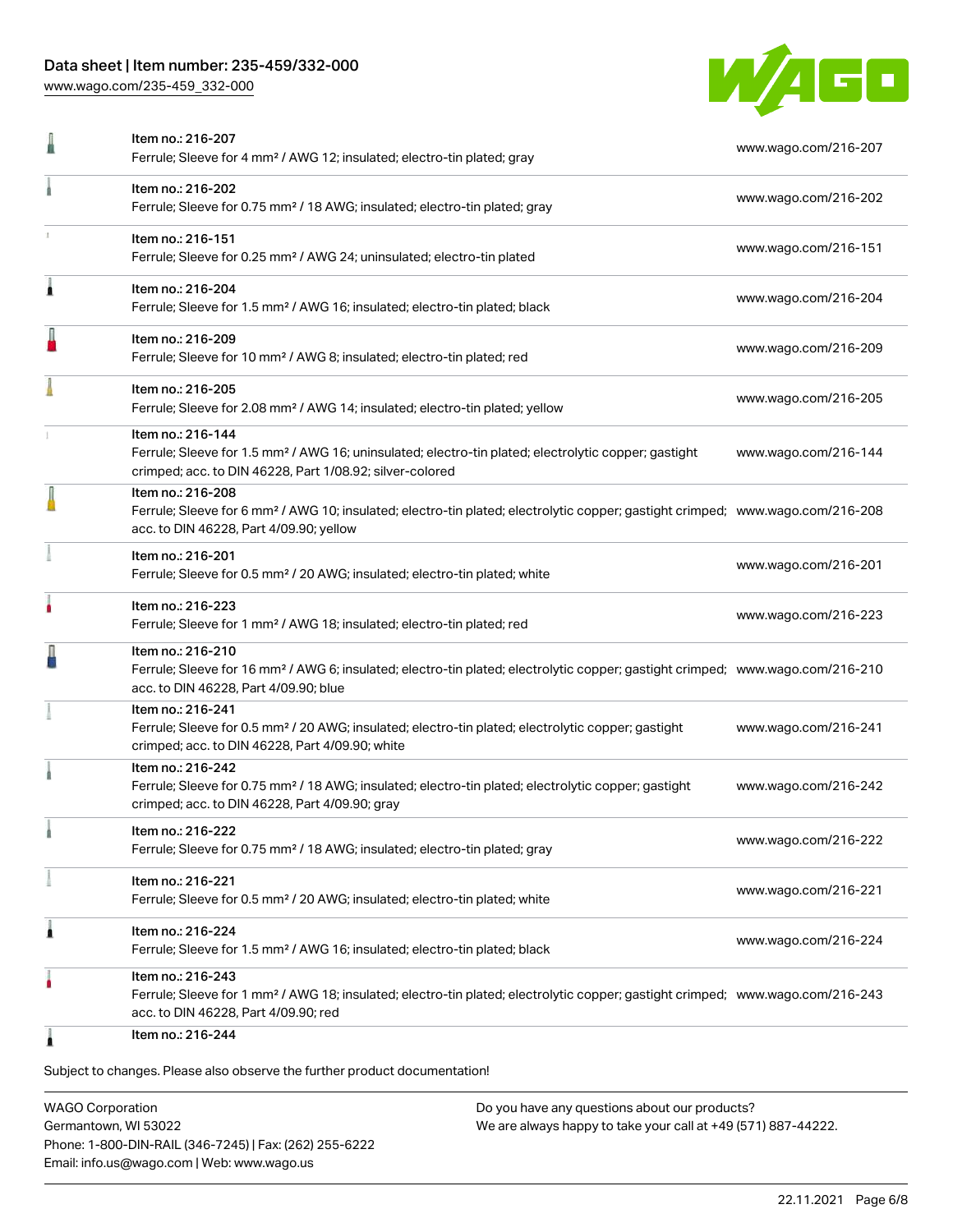[www.wago.com/235-459\\_332-000](http://www.wago.com/235-459_332-000)



Ferrule; Sleeve for 1.5 mm² / AWG 16; insulated; electro-tin plated; electrolytic copper; gastight crimped; acc. to DIN 46228, Part 4/09.90; black [www.wago.com/216-244](http://www.wago.com/216-244) Item no.: 216-263 Ferrule; Sleeve for 1 mm² / AWG 18; insulated; electro-tin plated; electrolytic copper; gastight crimped; [www.wago.com/216-263](http://www.wago.com/216-263) acc. to DIN 46228, Part 4/09.90; red Item no.: 216-246 Ferrule; Sleeve for 2.5 mm² / AWG 14; insulated; electro-tin plated; electrolytic copper; gastight crimped; acc. to DIN 46228, Part 4/09.90; blue [www.wago.com/216-246](http://www.wago.com/216-246) Item no.: 216-266 Ferrule; Sleeve for 2.5 mm² / AWG 14; insulated; electro-tin plated; electrolytic copper; gastight crimped; acc. to DIN 46228, Part 4/09.90; blue [www.wago.com/216-266](http://www.wago.com/216-266) Item no.: 216-264 Ferrule; Sleeve for 1.5 mm² / AWG 16; insulated; electro-tin plated; electrolytic copper; gastight crimped; acc. to DIN 46228, Part 4/09.90; black [www.wago.com/216-264](http://www.wago.com/216-264) Item no.: 216-284 Ferrule; Sleeve for 1.5 mm² / AWG 16; insulated; electro-tin plated; electrolytic copper; gastight crimped; acc. to DIN 46228, Part 4/09.90; black [www.wago.com/216-284](http://www.wago.com/216-284) Item no.: 216-286 Ferrule; Sleeve for 2.5 mm² / AWG 14; insulated; electro-tin plated; electrolytic copper; gastight crimped; acc. to DIN 46228, Part 4/09.90; blue [www.wago.com/216-286](http://www.wago.com/216-286) Item no.: 216-287 Ferrule; Sleeve for 4 mm² / AWG 12; insulated; electro-tin plated; electrolytic copper; gastight crimped; [www.wago.com/216-287](http://www.wago.com/216-287) acc. to DIN 46228, Part 4/09.90; gray Item no.: 216-262 Ferrule; Sleeve for 0.75 mm² / 18 AWG; insulated; electro-tin plated; electrolytic copper; gastight crimped; acc. to DIN 46228, Part 4/09.90; gray [www.wago.com/216-262](http://www.wago.com/216-262) Item no.: 216-288 Ferrule; Sleeve for 6 mm² / AWG 10; insulated; electro-tin plated; electrolytic copper; gastight crimped; [www.wago.com/216-288](http://www.wago.com/216-288) acc. to DIN 46228, Part 4/09.90; yellow Item no.: 216-289 Ferrule; Sleeve for 10 mm² / AWG 8; insulated; electro-tin plated; electrolytic copper; gastight crimped; [www.wago.com/216-289](http://www.wago.com/216-289) acc. to DIN 46228, Part 4/09.90; red Item no.: 216-301 Ferrule; Sleeve for 0.25 mm² / AWG 24; insulated; electro-tin plated; yellow [www.wago.com/216-301](http://www.wago.com/216-301) Item no.: 216-321 Ferrule; Sleeve for 0.25 mm² / AWG 24; insulated; electro-tin plated; yellow [www.wago.com/216-321](http://www.wago.com/216-321) Item no.: 216-322 Ferrule; Sleeve for 0.34 mm² / 22 AWG; insulated; electro-tin plated; green [www.wago.com/216-322](http://www.wago.com/216-322) Item no.: 216-267 Ferrule; Sleeve for 4 mm² / AWG 12; insulated; electro-tin plated; electrolytic copper; gastight crimped; [www.wago.com/216-267](http://www.wago.com/216-267) acc. to DIN 46228, Part 4/09.90; gray Item no.: 216-302 Ferrule; Sleeve for 0.34 mm² / 22 AWG; insulated; electro-tin plated; light turquoise [www.wago.com/216-302](http://www.wago.com/216-302)

.<br>Subject to changes. Please also observe the further product documentation!

WAGO Corporation Germantown, WI 53022 Phone: 1-800-DIN-RAIL (346-7245) | Fax: (262) 255-6222 Email: info.us@wago.com | Web: www.wago.us